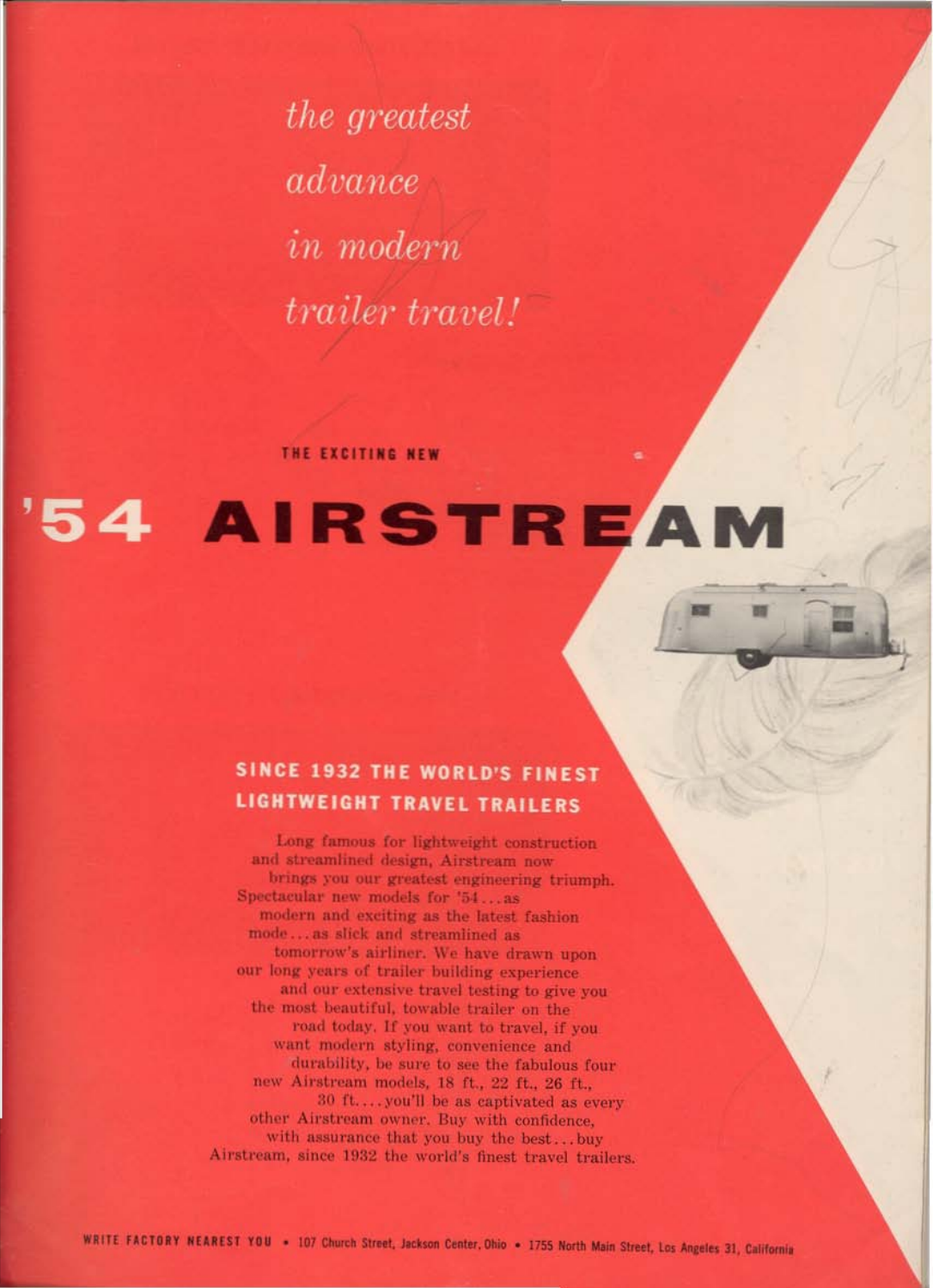# **18-FOOT AIRSTREAM GLOBETROTTER**



#### SPECIFICATIONS

Overall length -- 18 ft., Body length -- 15 ft. Overall weight - 2080 lbs., Hitch weight - 240 lbs. Double bed with airfoam lined mattress and box springs Built-in airfoam dinettes 3-barner stove with oven White porcelain sink Combination electric-ice refrigerator Formica galley top **Beautifully grained wood cabinets** Vinyl linoleum 2 closets, 8 drawers, 2 roof lockers Medicine cabinet 8-ft. awning rail Curtains and textured draw shades 6 opening windows, 2 roof vents Shock absorbers, steel bumpers Trunk compartment Electric brakes . Truck wheels, 700-15 6-ply tires Escape-type rear windows

**GREAT NEW AIRSTREAM** MODELS... **BIGGER AND BETTER THAN EVER BEFORE FOR '54!** 

# 22-FOOT AIRSTREAM FLYING CLOUD



**SPECIFICATIONS** 

Overall length - 22 ft., Body length - 19 ft. Overall weight - 2580 lbs., Hitch weight - 250 lbs. Double or twin beds, airfoam lined mattresses and box springs

Airfoam sofa in front, convertible single, double bed Apartment size stove, Double sink Combination electric-ice refrigerator Vinyl linoleum

Beautifully grained wood cabinets 3 closets, 11 drawers, 5 roof lockers Medicine cabinet Porch light Oil or butane heat 7 opening windows, 3 roof vents 8" power fan over stove 12-ft. awning rail Curtains and textured draw shades Butane tank, Trunk compartment

Shock absorbers, Steel bumpers Electric brakes, Truck wheels 700-15 6-ply tires Escape-type rear window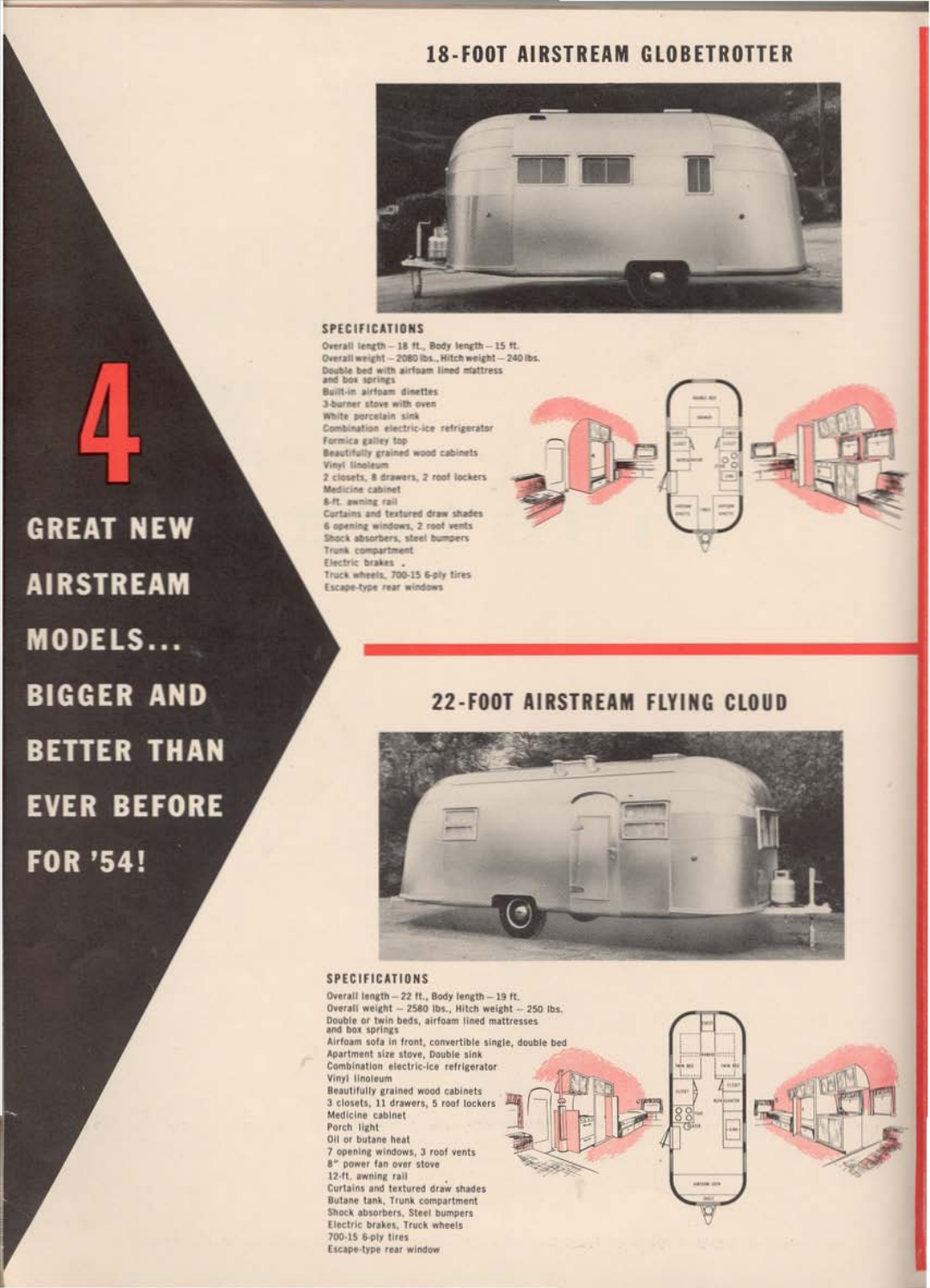## **26-FOOT AIRSTREAM CRUISER**

#### **SPECIFICATIONS**

Overall length -- 26 ft., Body length -- 23 ft. Overall weight - 3280 lbs., Hitch weight - 300 lbs. Double or twin beds, airfoam lined mattresses and box springs Airfoam sofa in front, convertible single, double bed Hot water heater, Shower and toilet Oil or butane heat Built-in de luxe oven and broiler with separate 4-burner stove top Double sinks, Formica galley top Combination electric-ice refrigerator Beautifully grained wood cabinets Vinyl linoleum 4 closets, 11 drawers, 5 roof lockers Medicine cabinet 10 opening windows, 3 roof vents Curtains and textured draw shades B" power fan over stove, Double-butane tanks Weatherproof electric outlet 16-ft. awning rail, Porch light, Trunk compartment Steel bumpers, Shock absorbers Electric brakes, Truck wheels, 700-15 8-ply tires Escape-type rear window

streamlined for safer, easier travel

greater design appeal

great towing ease

greater comfort



More interior space for added convenience

Longer and more



New airfoam beds for more luxurious sleeping comfort

Colorama interiors for more pleasurable living

Stretch-formed aluminum bows for greater strength







۰

٠

Featherweight construction for greater towing case

#### PLUS THESE EXCLUSIVE AIRSTREAM FEATURES

All-metal, all-aluminum construction

All-riveted body All-steel undercarriage

All-over Aero Core fiberglass insulation

> Vibration-proof fastenings

Arrangements to suit your tastes and needs

Lifetime construction guarantee

Overall length - 30 ft., Body length - 27 ft. Overall weight - 4050 lbs., Hitch weight - 320 lbs. Double or twin beds, airfoam lined mattresses and box springs

Airfoam sofa in front, convertible single, double bed Shower and toilet, Hot water heater, Medicine cabinet B" power fan over stove, Oil or butane heat Built-in de luxe oven and broiler Separate 4-burner stove top, Double sinks Combination electric-ice refrigerator Vinyl linoleum, Formica galley top Beautifully grained wood cabinets 5 closets, 16 drawers, 5 roof lockers 11 large windows, 3 roof vents Curtains and draw shades Double butane tanks Weatherproof electric outlet 20-ft. awning rail, Porch light Trunk compartment, Steel bumpers Shock absorbers, Electric brakes

Tandem truck wheels, 700-15 6-ply tires

Escape-type rear window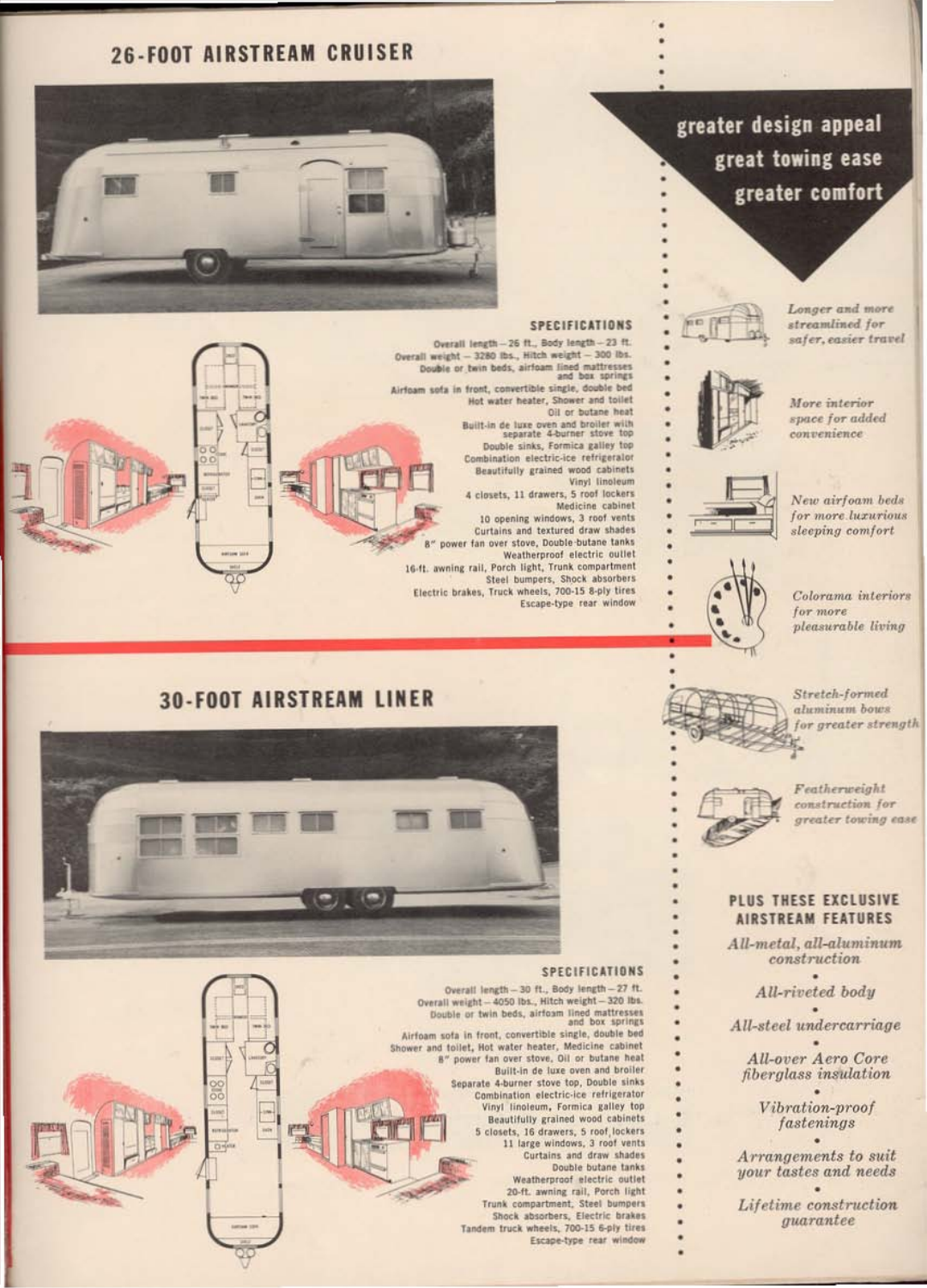

Rome, Italy





le World Traveling "Commodore Vanderbilt"



Managua, Nicaragua



Paris, France



### AIRSTREAM - TRAVEL TESTED OVER THE HIGHWAYS OF THE WORLD.

Years of experience and millions of miles of travel testing are behind the many exclusive features incorporated in every Airstream. It will go anywhere, and to prove it we take them there-Mexico, Central America, Canada, Europe and many other exciting places. In many instances, the Trailer Caravan Tours pioneered by Wally Byam were the first ever to go into some of these countries. Rough roads, steep grades, unbridged rivers and weather combined to put trailers to the most grueling tests. What does this mean to you? Simply that the Airstream has m peer in travel trailers- it has gone and will go just any place that you could dream of wanting to m with your automobile.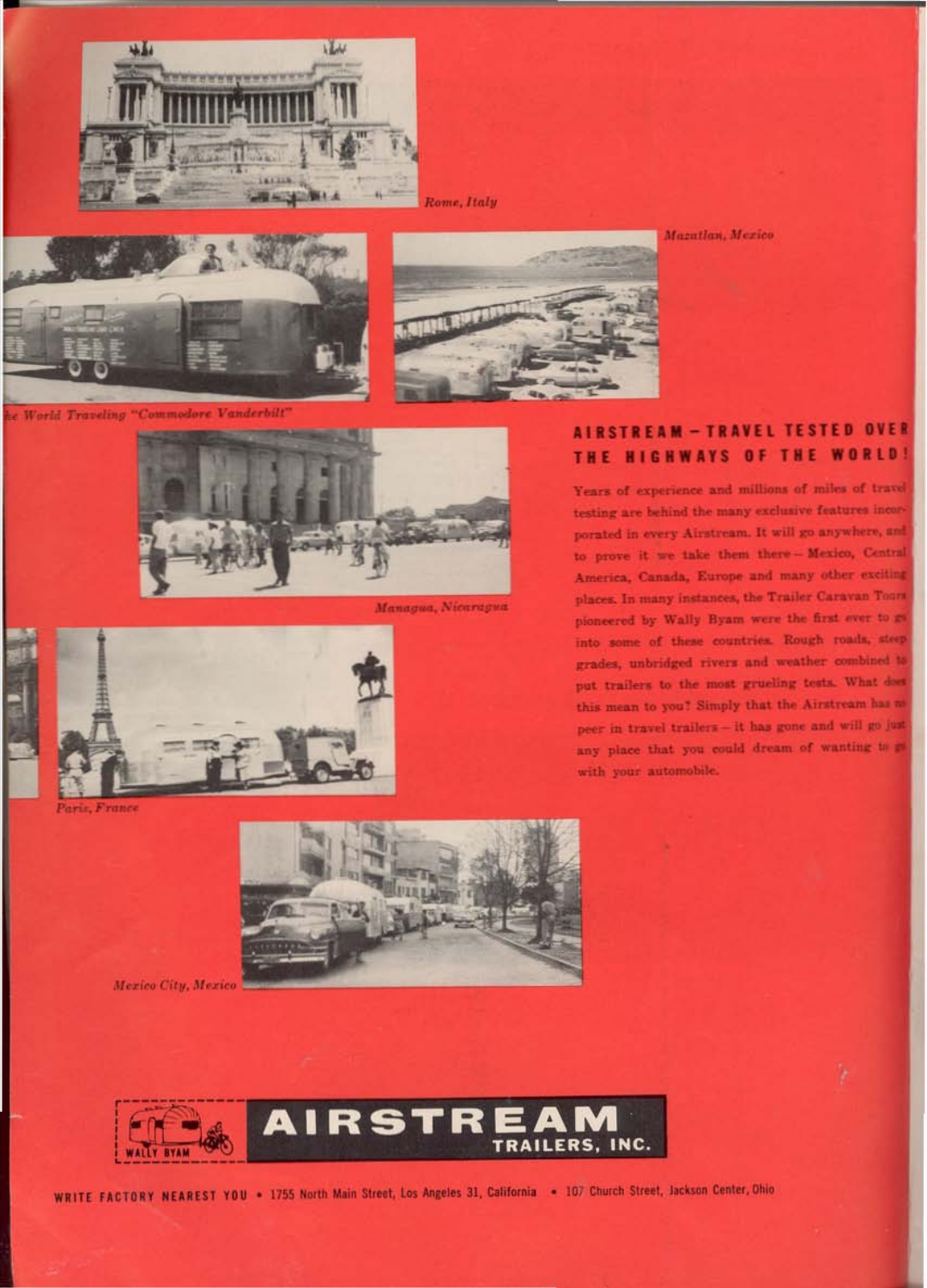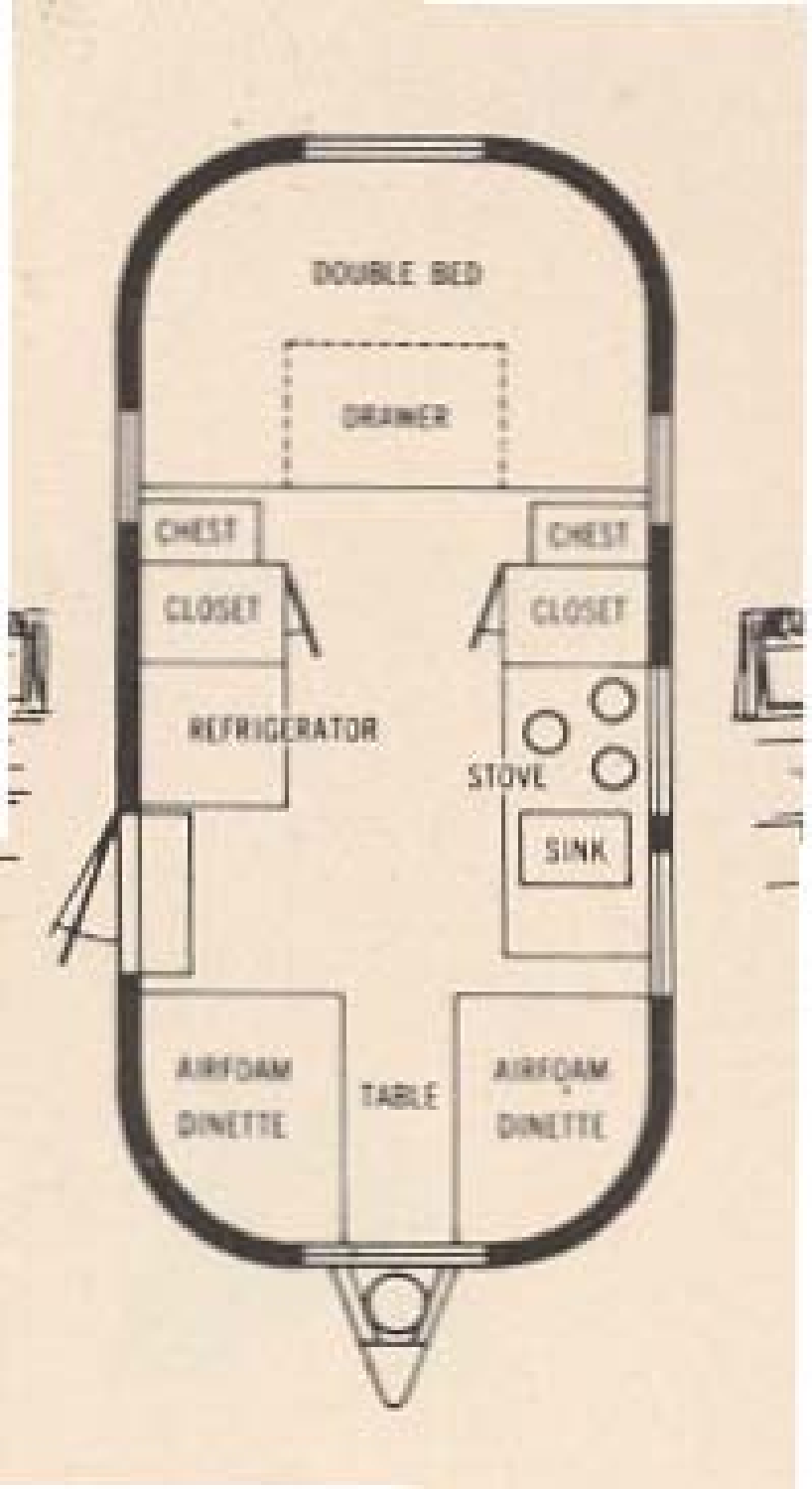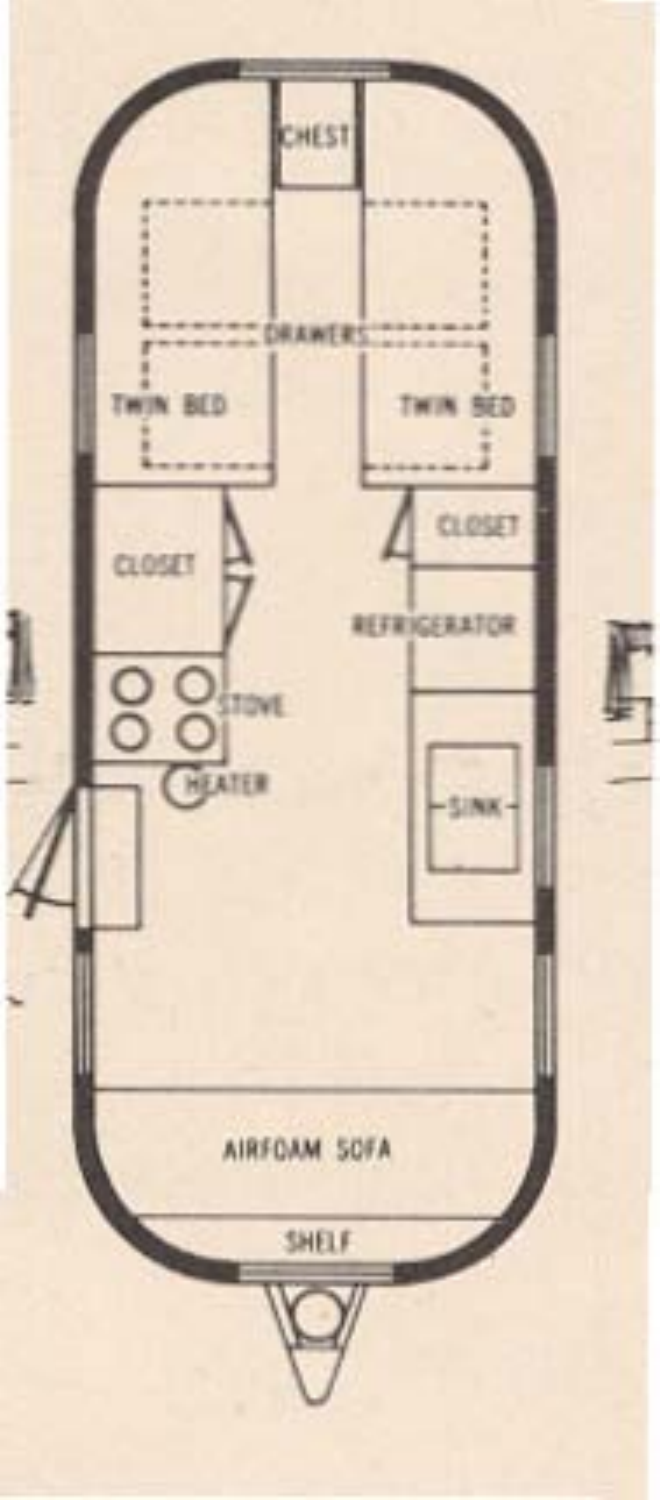